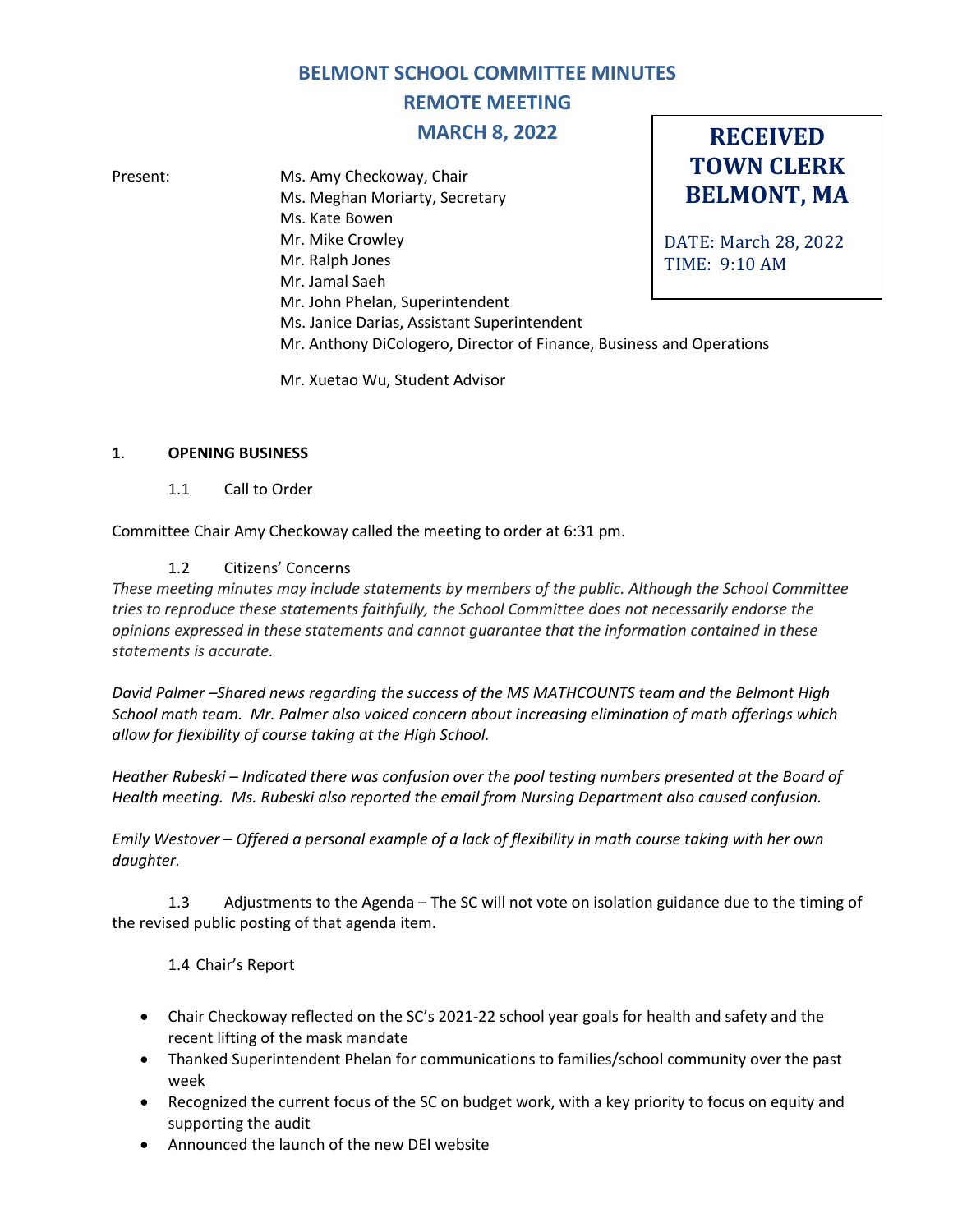# 1.5 Superintendent's Report

Superintendent Phelan highlighted:

- BMHS Topping Off Ceremony
- Chenery Solar Project as completed and generating electricity
- Boys Hockey Team in the MIAA Division 1 State Tournament
- Academic Success with MATHCOUNTS team and students taking the AMC8, AMC10 and AMC12
- Visual and Performing Arts Department with 24 students selected for Scholastic Art Awards, 74 students performed in MMEA Northeastern District ensembles, and 14 BHS students accepted to All State Festival with performances at Symphony Hall.

# **2. UNFINISHED BUSINESS -** none

## **3. APPROVAL OF MINUTES**

- School Committee minutes of February 1, 2022
- School Committee minutes of February 15, 2022
- Executive Session Open session minutes of January March 2022
- Equity Subcommittee minutes of June 11, 2021

**On a motion offered by Mike Crowley and seconded by Jamal Saeh, it was VOTED unanimously, on a roll call vote (6-0-0) to accept the School Committee minutes of February 1, 2022, February 15, 2022 and the open session portion from Executive Sessions of January 5, January 28, February 18 and March 4, 2022.**

**On a motion offered by Jamal Saeh and seconded by Mike Crowley it was VOTED, on a roll call vote (3-0- 0) to accept the Equity Subcommittee minutes of June 11, 2021.**

### **4. MAJOR BUSINESS**

4.1 MIT Audit Team Presentation of Results

Superintendent Phelan introduced Elizabeth Borneman and Belicia Smith of the MIT Equity Team who presented their audit findings in the Belmont Public Schools District-wide Equity Audit*. (SC Document: BPS\_Equity\_Audit\_Presentation\_Slides\_3\_8\_2022)* Mr. Phelan reported Smith and Borneman were hired, last summer, to conduct an equity audit of the district. The findings represent the beginning of informed, strategic work related to equity and inclusion in Belmont Public Schools with BPS Director of Diversity, Equity and Inclusion Chon'tel Washington.

The audit utilized the Analytical Framework for Equitable Educator Mindsets and Consequences, which include demographics, culture, socio-economic status, and social context tenants. In their presentation, the auditors covered main takeaways from climate surveys/district policies, staff interviews, student interviews, family focus groups, CMS/BHS school cultures, and the METCO program. The overarching Takeaways are:

# Climate Surveys and District Policies

Across the board, staff scored highly to comparative districts on equity mindset indicators. Across the board, black and Native Indian and Multiracial students report the lowest sense of belonging, inclusion and sense that their school has cultural awareness and action.

# Teacher, Staff, District Leaders Interviews

Many teachers across BPS schools demonstrate equitable mindsets in their thinking and pedagogy, but may struggle with translating their beliefs in practice for multiple reasons. Some teachers and staff don't believe there are inequities in BPS. Special Education teachers at Chenery Middle and Belmont High demonstrate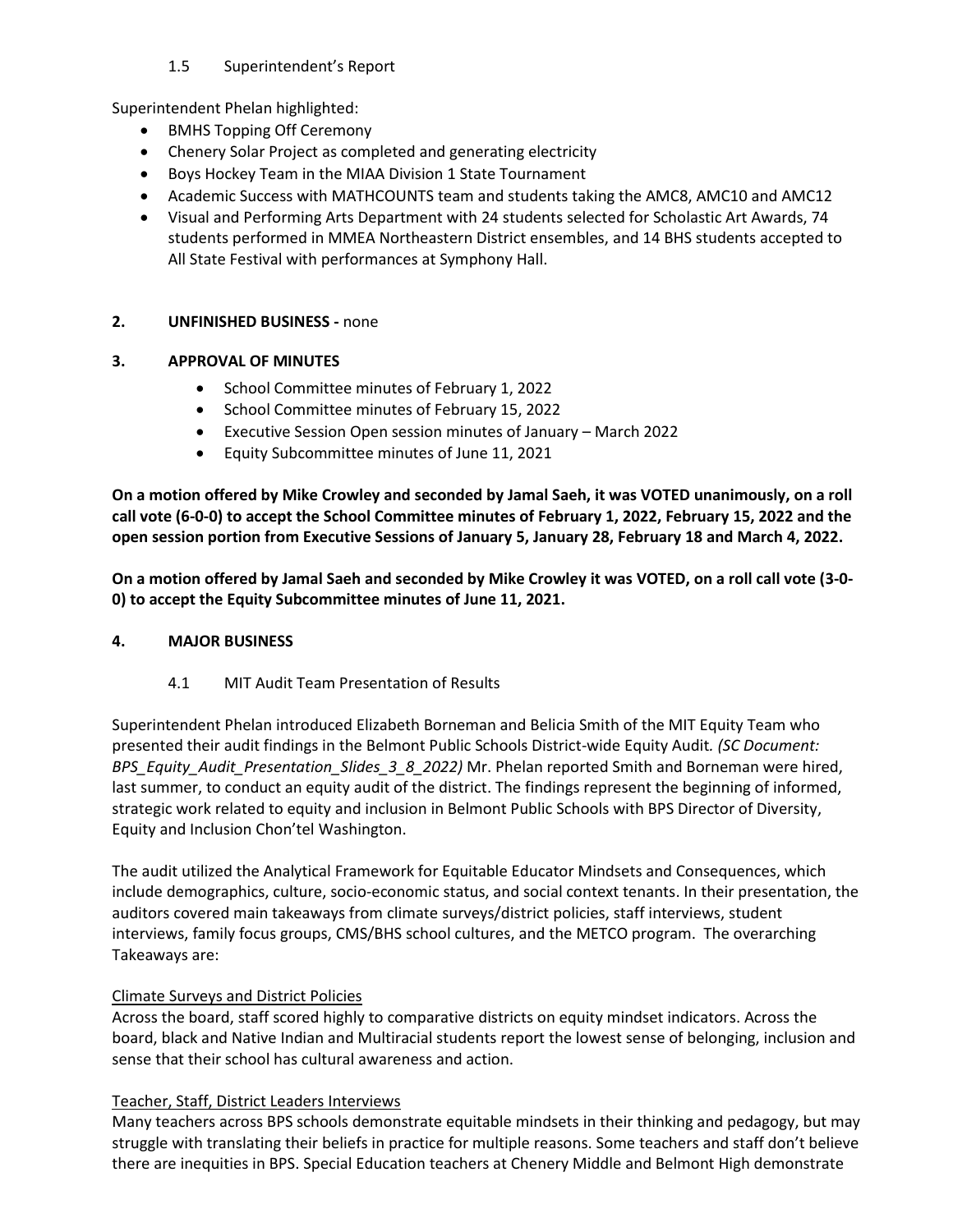strong equitable mindsets in practice and describe how equity is at the center of their daily actions and interactions with students, staff, and families.

#### Student Interviews

White, Asian, International and LGBTQ+ students are mostly satisfied with their experiences at BPS with teachers and classmates. LGBTQ+ and Black students don't always feel included in conversations and initiatives centering around equity. Most students think teachers take racism, homophobia, and xenophobia seriously when hate incidents occur but don't delve deeply into these concepts and topics. Most Black and Brown students have experienced racism and/ or micro aggressions from teachers and/or classmates at some point of their experience at BPS.

#### Family Focus Groups

Most families are satisfied with their children's academic progress, but wish to see more transparency via communication with school and district leaders during sensitive times such as hate incidents in the BPS/Belmont community. Many families are concerned with racism, homophobia, and xenophobia perpetuating in BPS culture. Families with children in Special Education are satisfied with special education teachers but wish to see general education teachers understanding and properly addressing specific needs. Experiences with SPED leadership are not always positive during the evaluation process. Families express communication with SPED leadership can be confusing and question whether their best interests are centered.

### CMS/BHS Culture

Hate incidents are a major concern to families and students. Some families do not completely trust educators and school leaders when communicating about incidents and/or conflicts. Families are not always notified when students are struggling academically. There is a lack of representation in teachers and staff. Hiring Black teachers and teachers of color is a top priority for BPS leaders. The auditors suggested that it is essential the hiring process includes candidates who demonstrate an understanding and history of implementing Equitable Mindsets in practice.

#### METCO Program

There are barriers that METCO families and students face, impacting student academic and social experiences. The auditors suggested, that to improve equity, asset, and context-centered mindsets, there should be a clear distinction between high standards and potentially unrealistic expectations for METCO families and students. The auditors suggested that structures and consistent advocacy from district leaders should be put in place to address transportation and social opportunities barriers.

Student Surveys were administered to middle and high school students and focused on three categories: Sense of Belonging, Cultural Awareness and Action, Diversity and Inclusion. The auditors' intent was to gain a sense of 1. How much students feel they are valued members of the school community, 2. How often students learn about, discuss, and confront issues of race, ethnicity, and culture in school, and 3. How diverse, integrated, and fair school is for students from different races, ethnicities, or cultures. Response rates were high for both groups (75%/87%) and gender and race demographics were recorded. Overall survey trends were reported on the three categories.

Borneman and Smith reported on individual student interviews at the high school level conducted to understand students' experiences at BPS, their perception of school culture and adults' equitable mindsets and practices. Black, African American and/or Hispanic students participated in Targeted Group interviews. Questions were based on the Equitable Educator Mindset and Consequences Framework.

Staff surveys and interviews were also conducted, with 60% of BPS staff taking part in the surveys. Despite high Mindset scores overall, BPS staff scored lower than public school staff in MA, the Northeast and US for the following specific equity tenets and associated topics: Deficit mindsets about traditional school rules and student support; and Avoidant mindsets about school curriculum. The climate survey showed differing results in two areas based on race: 1. Faculty share a common vision of quality teaching and learning.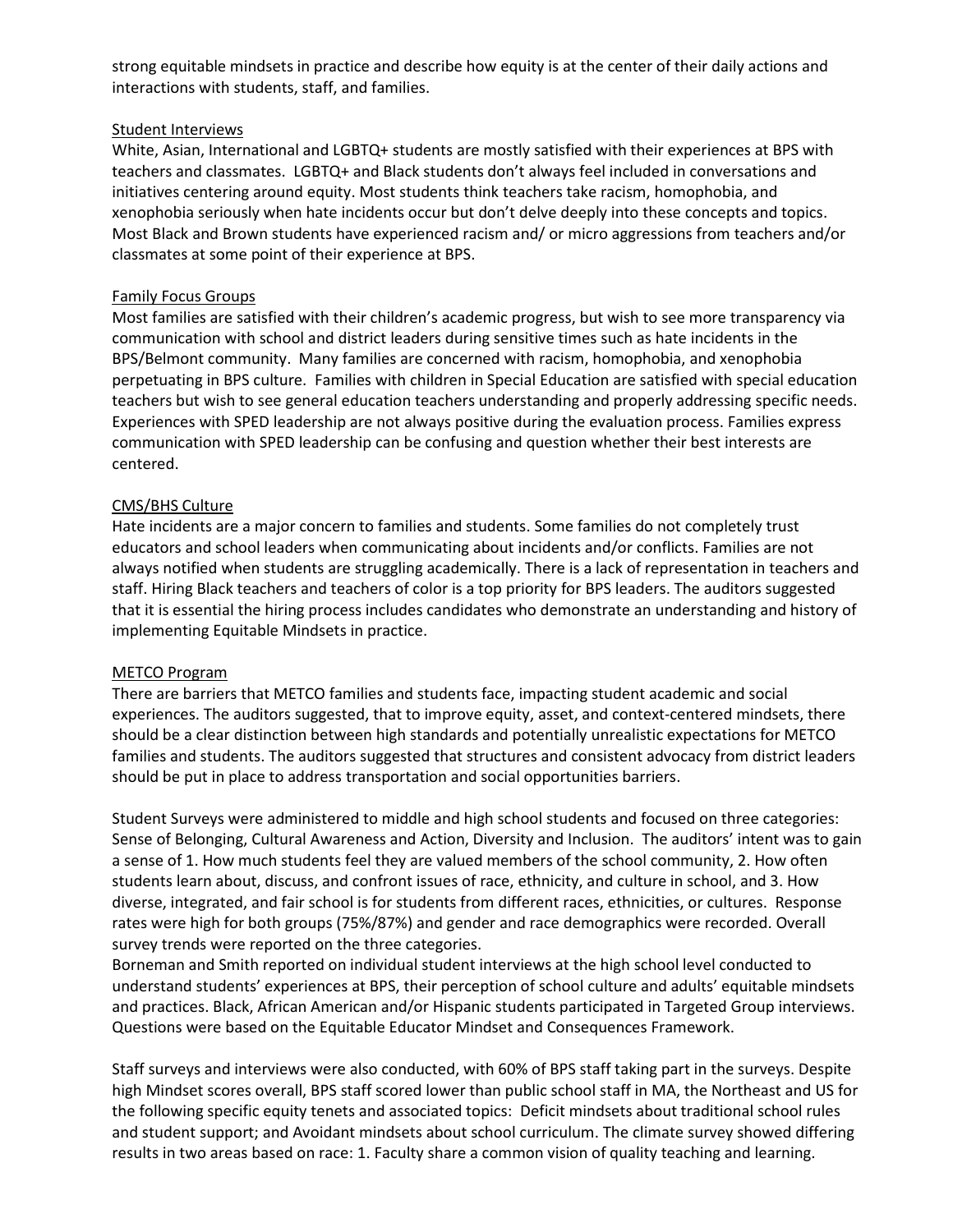2. School leaders do not treat faculty as professionals. Smith and Borneman gave examples of question topics and findings categorized by the four mindsets (Equity v. Equity, Aware v. Avoidant, Asset v. Deficit, Context-Centered v. Context-Neutral).

Family focus groups rounded out the audit consisting of families of Color/METCO families, families with Children in Special Education and an open call for all families. A summary of findings and quotes were provided for each group. Limitations of the audit and next steps were reported.

Superintendent Phelan recognized some results were hard to hear, but stated the audit results provide an opportunity to identify areas of focus and to utilize Director of DEI, Washington.

Chair Checkoway took comments and questions from School Committee members. Members acknowledged there is a lot of equity work ahead and some were interested in seeing the raw data.

Member Crowley recognized there are issues of concern involving Black/African American staff and students and LGBTQ students. Member Moriarty is interested to hear how the district can strategically move forward and would like to see what other districts have done strategically and in regards to hiring and policy. Member Jones inquired to the comment that some "CMS/BHS black students indicated they were not in class with other races", and asked if there was any evidence of segregation? Mr. Jones is in support of transportation needs. Member Saeh asked if structural inequities in METCO included other things besides transportation. Mr. Saeh acknowledged math and special education need to be unpacked.

The MIT team clarified math program avoidance vs. inequity. Parents saying their kids are not being challenged in school due to having outside tutors is not the same as kids struggling and not receiving supports. Member Saeh encouraged the district to have a strategy in place by June, and review SC/district policies. Member Bowen welcomed guidance on policy changes and would like to ask follow up questions of the team at a future meeting.

Chair Checkoway took comments and questions from community members.

*Margaret Callanan - Voiced concerns about the Special Education evaluation process and realizes Belmont only has two team chairs. She hopes the team chair role is understood. She stated Special Education has many regulations with not as much flexibility and it would be helpful to see change with the State Legislature.*

*Tim Flood- Appreciate terminology "alarming" used in the presentation context. Mr. Flood had four questions: 1. How many educators were on the call 2. How many METCO students of color who participated in separate discussion groups crossed over into SPED? 3. How many respondents were within each group? 4. Why was just Wellington School selected and not a segment from elementary each school?*

*Jennipher Burgess- Indicated the audit results did not surprise her but paint a worse picture of the schools than when she attended school in Belmont. Ms. Burgess preferred the SC think of next steps like policy to move the community forward, instead of asking for more data.*

Director of DEI Chon'tel Washington stated the full audit would be posted to new DEI website.

4.2 Safe Routes to School

Chair Checkoway introduced Judith Crocker, Senior Outreach Coordinator of the Massachusetts Safe Routes to School program. Ms. Crocker explained the federally funded Safe Routes to School program combines health and transportation and tailors programs to meet local needs of schools using the six "E"s. Evaluation Encouragement; Engineering; Engagement; Education and Equity. *(SC Document: Safe\_Routes\_to\_School\_SCPresentation\_3\_8\_22)*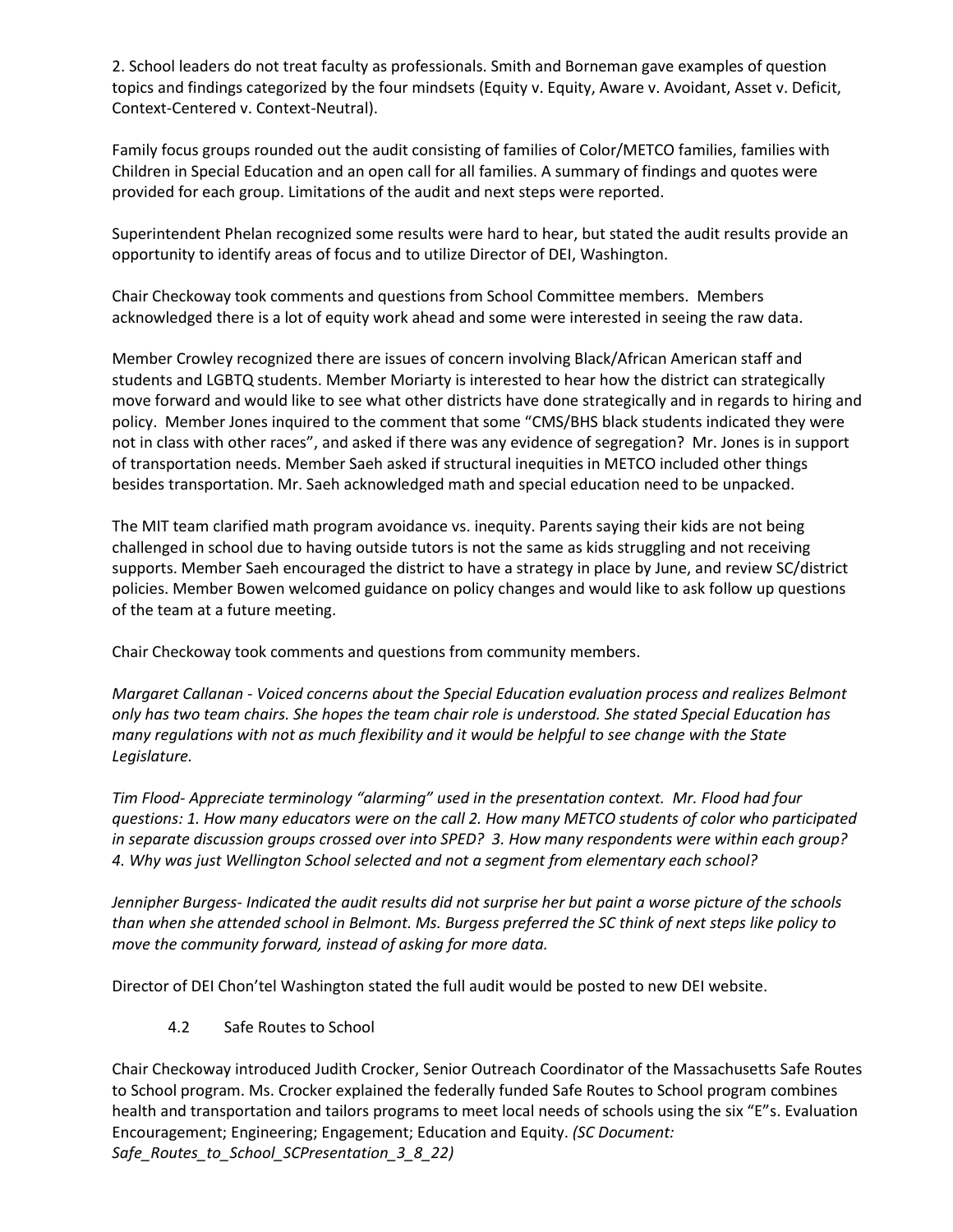Upcoming events were highlighted (annual yard sign contest & crossing guard appreciation day) as well as available infrastructure project funding programs for sidewalk improvements, traffic calming. Belmont schools have collaborated with Safe Routes since 2007-2008 SY, and Ms. Crocker encouraged the district to continue with the following Sustainable next steps:

- Jump-start Town-wide Safe Routes Task Force
- Adopt MASC-partnered Wellness Policy, active transportation amendment
- Offer DESE-accredited Professional Development to Health & Wellness faculty for pedestrian and bicycle safety curriculum
- Enlist Safe Routes to review new middle school circulation plan
- Enlist Safe Routes to observe and plan for arrival, dismissal at Chenery using the parent travel survey with Park & Walk mapping
- 2022 Student Walking/Biking Route Mapping

Superintendent Phelan thanked Ms. Crocker for her continued partnership and member Bowen appreciated the expansion of the program.

4.3 FY23 Budget Planning

Superintendent Phelan reported on recent meetings, which included Finance Subcommittee members and Warrant Committee members in the attempt to answer questions regarding the FY23 budget. The meetings also allowed the Finance Subcommittee to identify possible areas for reduction. Superintendent Phelan reviewed FY23 General Fund Budget Reductions, which were presented at an earlier joint Finance Subcommittee/ Warrant Subcommittee for Education meeting. *(SD Document: Draft\_Reductions\_FY23\_School\_General\_Fund\_Budget\_3\_8\_22)*

Reduction in SPED contract services  $\sim$  850,000  $\sim$ Reduce restoration of supplies cut for FY22  $$150,000$ Use of anticipated FY23 staff exchange savings  $\sim$  \$400,000 \$400,000 Reduce GF SPED tuition, charge additional expenses to Circuit Breaker reimbursement \$1,300,000 Est. amount of LABBB Collaborative credit to be issued for, and used in, FY23 for Sped tuitions \$100,000 **Total \$2,000,000**

School Committee members ask questions and provided comments.

Member Crowley commented that the reductions eased WC concerns of the School Department budget growth. Member Bowen clarified the reductions are not in the budget book yet and would like to see more details on supply items.

In the interest of time, two agenda items were moved to a future meeting:

- 4.4 Transportation Policy Update (Vote)
- 4.5 School Choice Discussion

### **5. SUBCOMMITTEE/LIAISON UPDATES** – as needed

Curriculum & Instruction Subcommittee – Met to speak on math scores and program

### **6. OTHER BUSINESS**

- 6.1 Consent Agenda
	- Vote on Acceptance of Surplus Items CMS Music Department

**On a motion offered by Amy Checkoway and seconded by Mike Crowley, it was VOTED unanimously (6-0- 0) on a roll call vote to accept the items listed as surplus.**